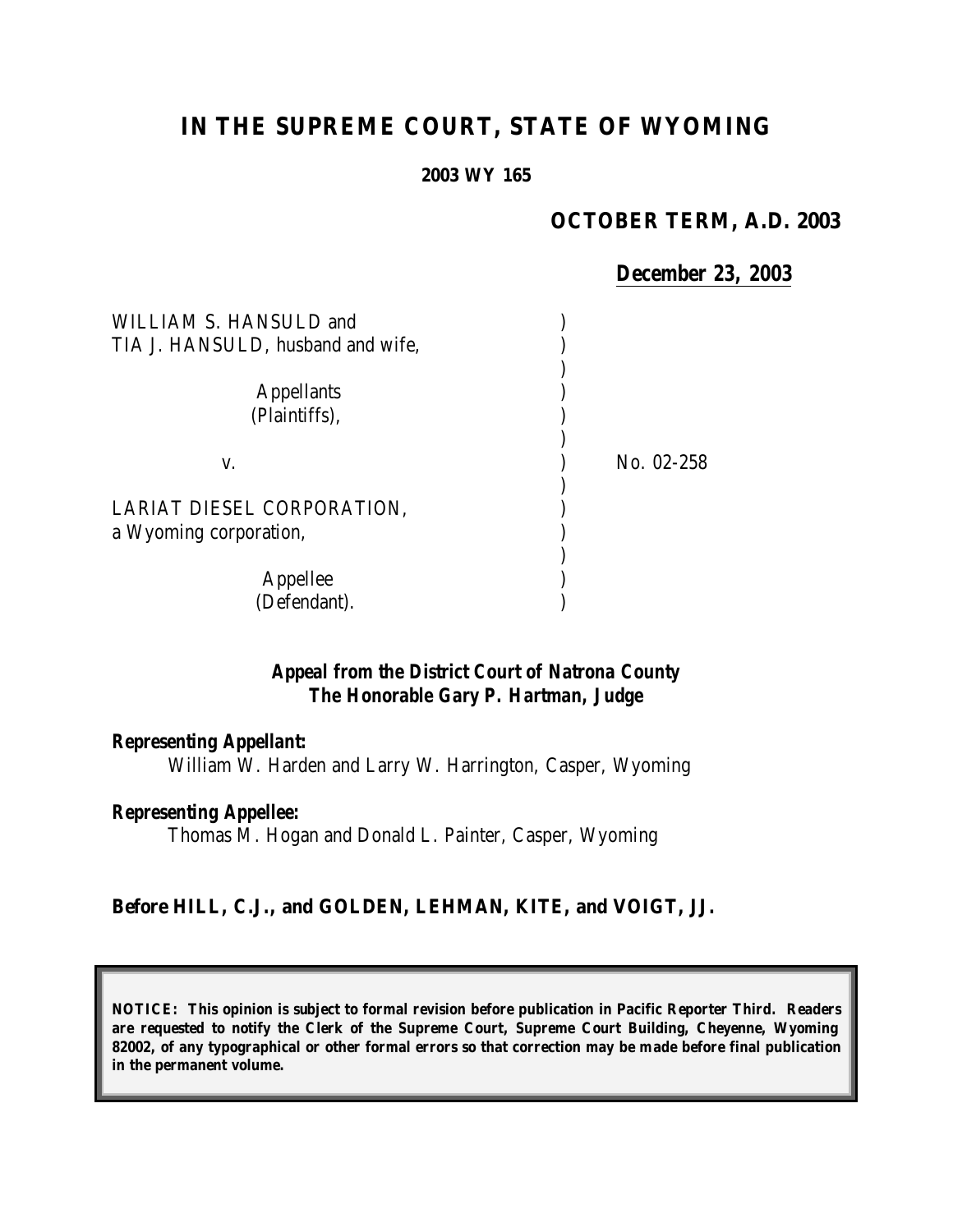**GOLDEN**, Justice.

[¶1] Appellants William S. Hansuld and Tia J. Hansuld own property adjoining that of Appellant Lariat Diesel Corporation. Shortly after Hansulds purchased their property, they denied access to Lariat and erected a fence to prevent use. Hansulds filed a quiet title and declaratory judgment suit, and Lariat counterclaimed to establish its rights. Following a bench trial, the district court ruled that Lariat had an implied easement for access. Hansulds appeal that ruling.

[¶2] We affirm.

### **ISSUES**

[¶3] Hansulds provide this statement of the issues:

1. Did the LLC have an interest in the State–right-of-way that would create a "unity of ownership" with the 3100 property when Lariat purchased the 3100 property?

2. Whether or not the trial court erred in ordering an implied easement over the abandoned State right-of-way, when unity of ownership was missing between the 3100 property and the abandoned State right-of-way?

3. Did the court err in granting an implied easement for ingress and egress across the 3110 property when that property is not contiguous to the East Yellowstone Highway?

Lariat rephrases the issue to state:

1. Did the trial court err in granting Lariat an implied access easement across the Appellants' 3110 East Yellowstone property?

2. Did the trial court err in granting Lariat an implied access easement across the Appellants' abandoned State right-of-way contiguous to their 3110 East Yellowstone property?

3. Did the trial court err in determining the extent and permitted uses of the easement across the Appellants' property?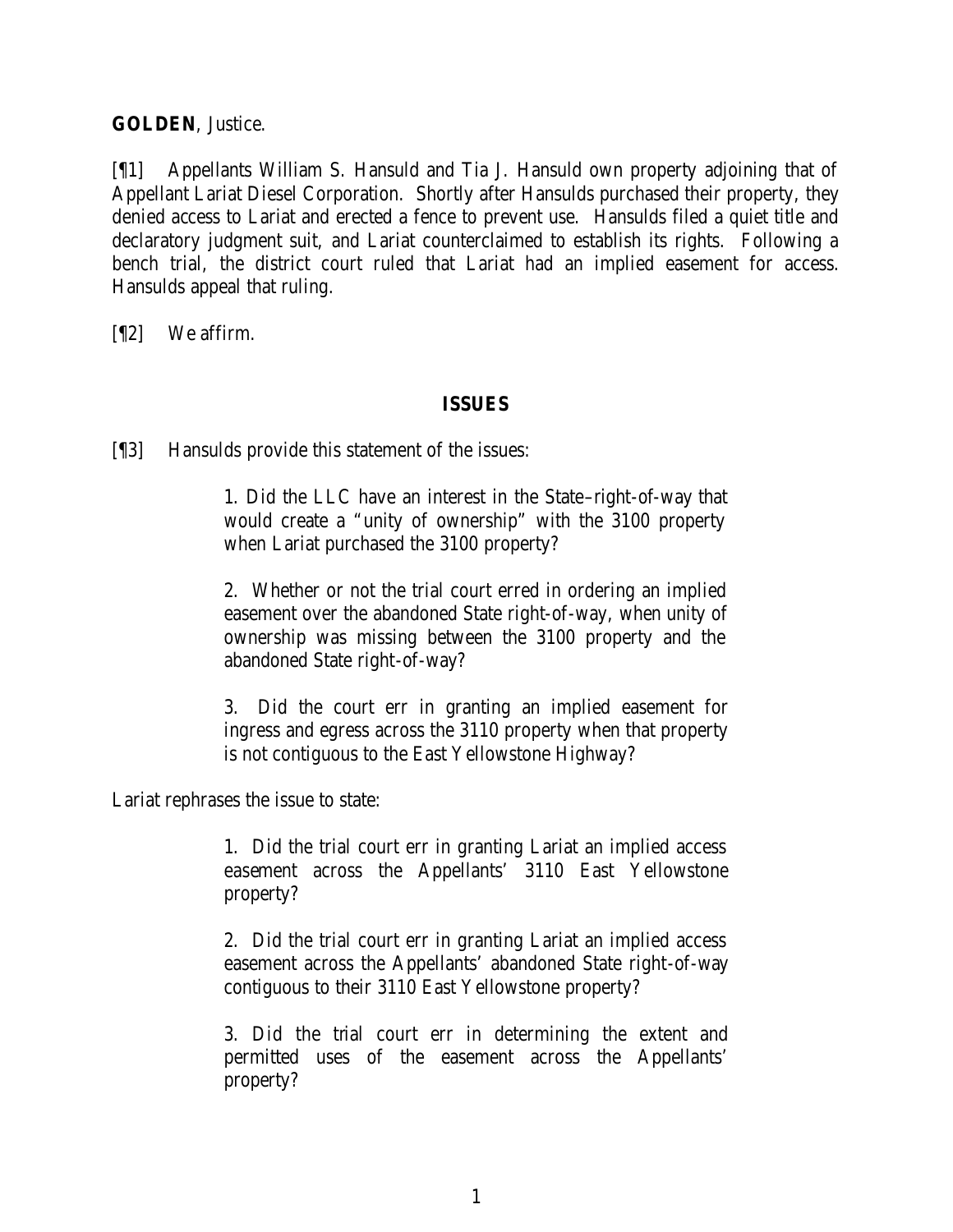### **FACTS**

[¶4] The district court approved a statement of facts in lieu of a transcript, which we have summarized. Originally, Chapin and Ratcliff, LLC (LLC) owned both 3100 East Yellowstone and 3110 East Yellowstone, Natrona County, Wyoming. In 1995, LLC owner, Hardy Ratcliff, approached Lariat owner Marvin Piel (Piel) with the thought of selling Lariat both properties located at 3100 and 3110 East Yellowstone. Lariat was interested in 3100 East Yellowstone only and did not require the other lot.

[¶5] The parties agreed that if Lariat would purchase 3100 East Yellowstone, Lariat would be allowed access over the 3110 East Yellowstone lot for its truck access. Access across 3110 East Yellowstone was key to Lariat's business located at 3100 East Yellowstone. Without it, Lariat could not get heavy trucks in and out of its shop without great difficulty. On July 2, 1995, the LLC sold 3100 East Yellowstone to Lariat.

[¶6] A little over a year later, on August 5, 1996, the LLC and Gary L. Petley (Petley) entered into a Purchase Agreement concerning the property adjoining Lariat, 3110 East Yellowstone. American Title Company issued a title commitment for the property on August 19, 1996.

[¶7] Some days before the closing date of the sale of 3110 East Yellowstone to Petley, the LLC proposed at a meeting with Lariat that it would give Lariat a formal written ingress and egress easement for customers crossing 3110 East Yellowstone in exchange for Lariat's giving the LLC a sewer "easement" across the Lariat property for the sewer line servicing the adjoining property at 3110 East Yellowstone. Mr. Petley was invited to this meeting because this "reciprocal easement" arrangement would both burden and benefit 3110 East Yellowstone and his proposed purchase. No other consideration was exchanged. Petley understood the arrangement and had no problems with it.

[¶8] After the meeting and before the closing on 3110 East Yellowstone, the LLC executed and filed an "Access Agreement" that contained a legal description granting egress and ingress over the southerly 100 feet of 3110 East Yellowstone. The Natrona County Clerk filed the "Sewer Easement" at 4:00 p.m. and the "Access Agreement" at 4:02 p.m. on August 30, 1996. Also on that same day, the Petley purchase of 3110 East Yellowstone closed, and the warranty deed was filed with the Natrona County Clerk at 10:41 a.m. The title policy that issued a few days after the closing included the recorded access agreement in the policy for informational purposes.

[¶9] Petley sold 3110 Yellowstone to Wildcat Whackers on June 25, 1999. Later, Wildcat Whackers listed it for sale with a realtor who noticed the access agreement and consulted an attorney. In the course of soliciting Lariat to buy the property, the realtor indicated to it that the realtor believed the easement was void because it was outside of the chain of title. Lariat summarily rejected the offer to purchase and told the realtor that it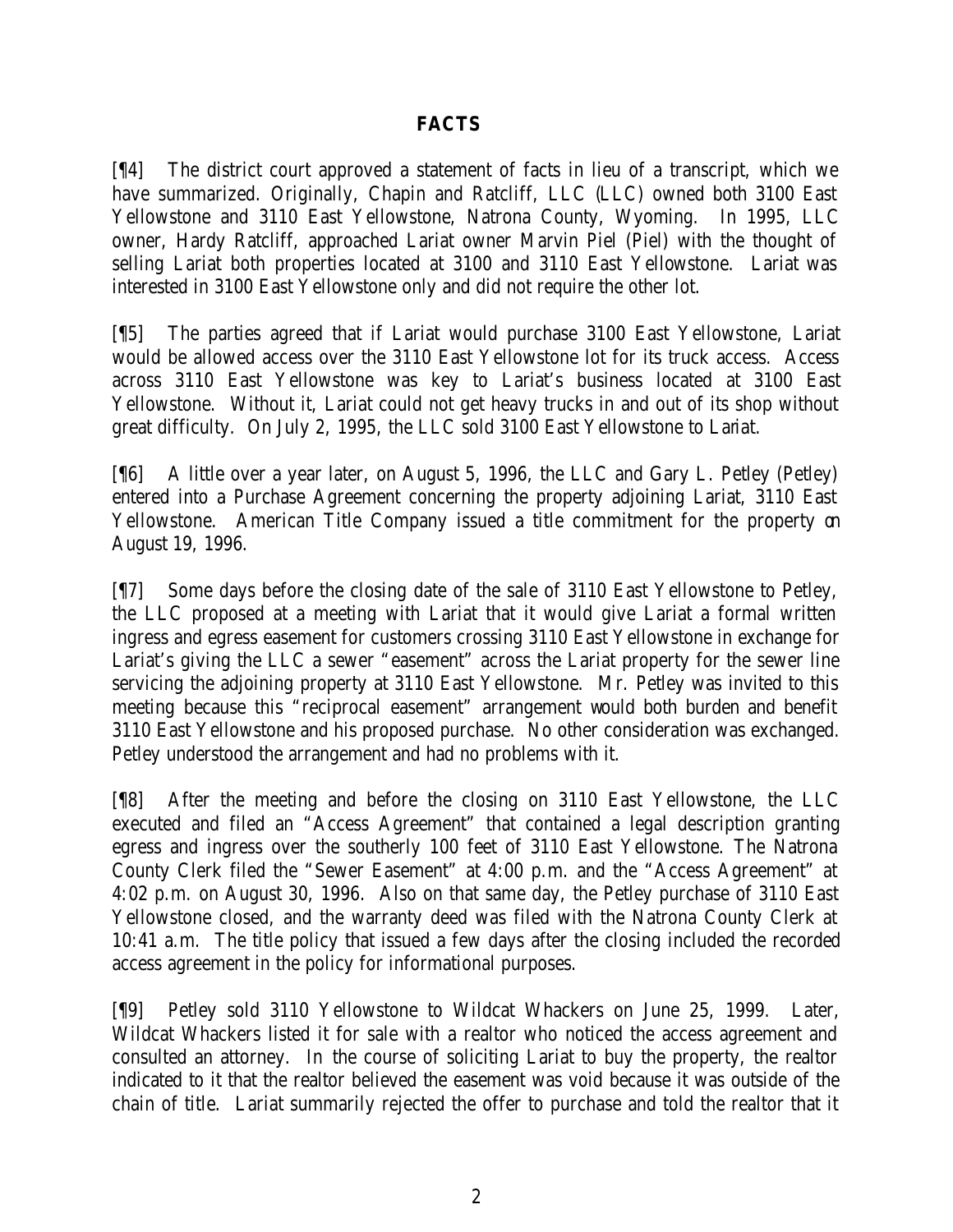believed the easement was valid and enforceable. That same realtor advised Hansulds of the easement, and Hansulds purchased the property on October 31, 2001.

[¶10] Immediately after purchasing the property at 3110 East Yellowstone, Hansulds notified Lariat that any future access across 3110 East Yellowstone would be denied. Hansulds then constructed a chain link fence along the property line between 3110 and 3100 East Yellowstone and along the East Yellowstone frontage to insure that Lariat had no access across 3110 East Yellowstone. Hansulds filed suit to quiet title and sought a declaratory judgment on the validity of the access agreement. Summary judgment motions were denied, and the case proceeded to a bench trial.

[¶11] After suit was filed, East Yellowstone Highway, the access road to both parties' property, was straightened, resulting in the abandonment of a portion of the right-of-way by the State of Wyoming. The "Resolution for Abandonment" was filed with the county clerk on September 20, 2001. Wildcat Whackers conveyed the abandoned property to Hansulds by quitclaim deed. The land acquired by Hansulds is approximately forty feet wide and lies between Hansulds' southern boundary and Yellowstone Highway.

[¶12] The district court found that the abandonment added property to the southerly parts of both Hansulds' and Lariat's properties. The district court determined that the LLC intended to convey an easement for access to the 3100 property and held that an implied easement existed. Hansulds appeal.

### **DISCUSSION**

## *Standard of Review*

[¶13] When a trial court in a bench trial makes express findings of fact and conclusions of law, we review the factual determinations under a clearly erroneous standard and the legal conclusions de novo. *Rennard v. Vollmar,* 977 P.2d 1277, 1279 (Wyo. 1999). The parties do not dispute the findings of fact, and we review de novo the district court's resolution of this dispute.

### *Type of Easement*

[¶14] The district court made no findings as to whether an express easement had been created by virtue of the access agreement filed a few hours after the warranty deed, and the parties speculate whether the district court's silence indicates that the access agreement is void. The district court also made no findings as to whether the LLC could grant an express easement across property that was owned by the State and later abandoned and deeded to the parties. The Handsulds do not dispute any factual findings by the district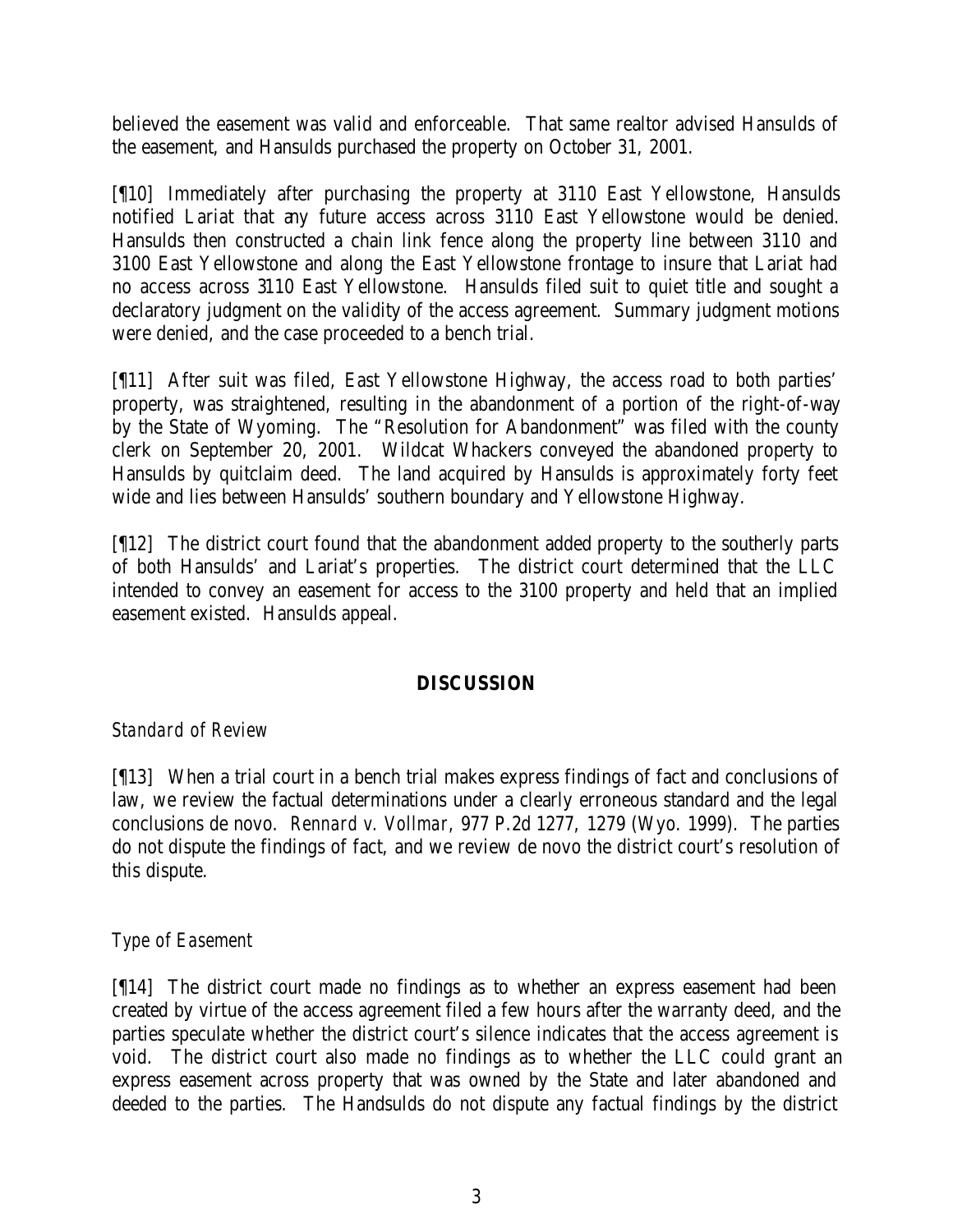court; however, they do contend that Wyo. Stat. Ann.  $\S$  24-3-126<sup>1</sup> prevented the parties from agreeing to an easement at inception and the district court cannot now imply an easement. The district court limited its ruling to deciding that at severance, the common owner and Lariat intended to provide for access and created an implied easement. Although we consider the effect of both the express access agreement and the state's role in this matter, that consideration is limited to whether either are of any consequence in determining that an implied easement was created.

### *Implied Easements*

[¶15] Under certain circumstances, Wyoming will recognize an implied easement across another person's property. *In re Estate of Shirran,* 987 P.2d 140, 142 (Wyo. 1999) (citing *Beaudoin v. Kibbie*, 905 P.2d 939, 941-42 (Wyo. 1995); *Corbett v. Whitney*, 603 P.2d 1291, 1293 (Wyo. 1979)). The elements which must be satisfied in order to establish an implied easement are: (1) common ownership followed by a conveyance separating the unified ownership; (2) before severance, the common owner used part of the property for the benefit of the other part, a use that was apparent, obvious, and continuous; and (3) the claimed easement is necessary and beneficial to the enjoyment of the parcel previously benefitted. *Id.* (quoting *Beaudoin*, 905 P.2d at 941-42).

[¶16] The creation of easements by implication is an attempt to infer the intention of the parties to a conveyance of land. *Gray v. Norwest Bank Wyoming, N.A.,* 984 P.2d 1088, 1091 (Wyo. 1999). "This inference drawn from the circumstances surrounding the conveyance alone represents an attempt to determine the intention of parties who had not thought or had not bothered to put the intention into words, or perhaps more often, to parties who actually had formed no intention conscious to themselves." *Id.* (citing *Corbett,* 603 P.2d at 1293). "The doctrine of implied easements was created for courts to examine the particular facts suggesting the intent of the parties to a conveyance and determine if the parties omitted granting an easement reasonably necessary for the use and enjoyment of the property." *Id.* The implied easement does not arise where the parties to the conveyance expressly agree otherwise or where proof of its elements is not established. *Id.*

[¶17] In applying the doctrine of implied easements, we must determine the parties' intent at the time that the unified property was severed from a single possessory interest by

<sup>&</sup>lt;sup>1</sup> The statute provides in pertinent part:

<sup>(</sup>a) The transportation commission may abandon or relinquish any portion of state highways upon the reconstruction or relocation of any portion of an existing state highway. \* \* \* \*

<sup>(</sup>i) Upon the entry of the resolution of abandonment in the minute record of the commission, all title and interest, except as herein provided, to the highway right-of-way shall pass to and vest in the present adjacent landowner according to the portion contributed by adjacent landowner or his predecessor in interest[.]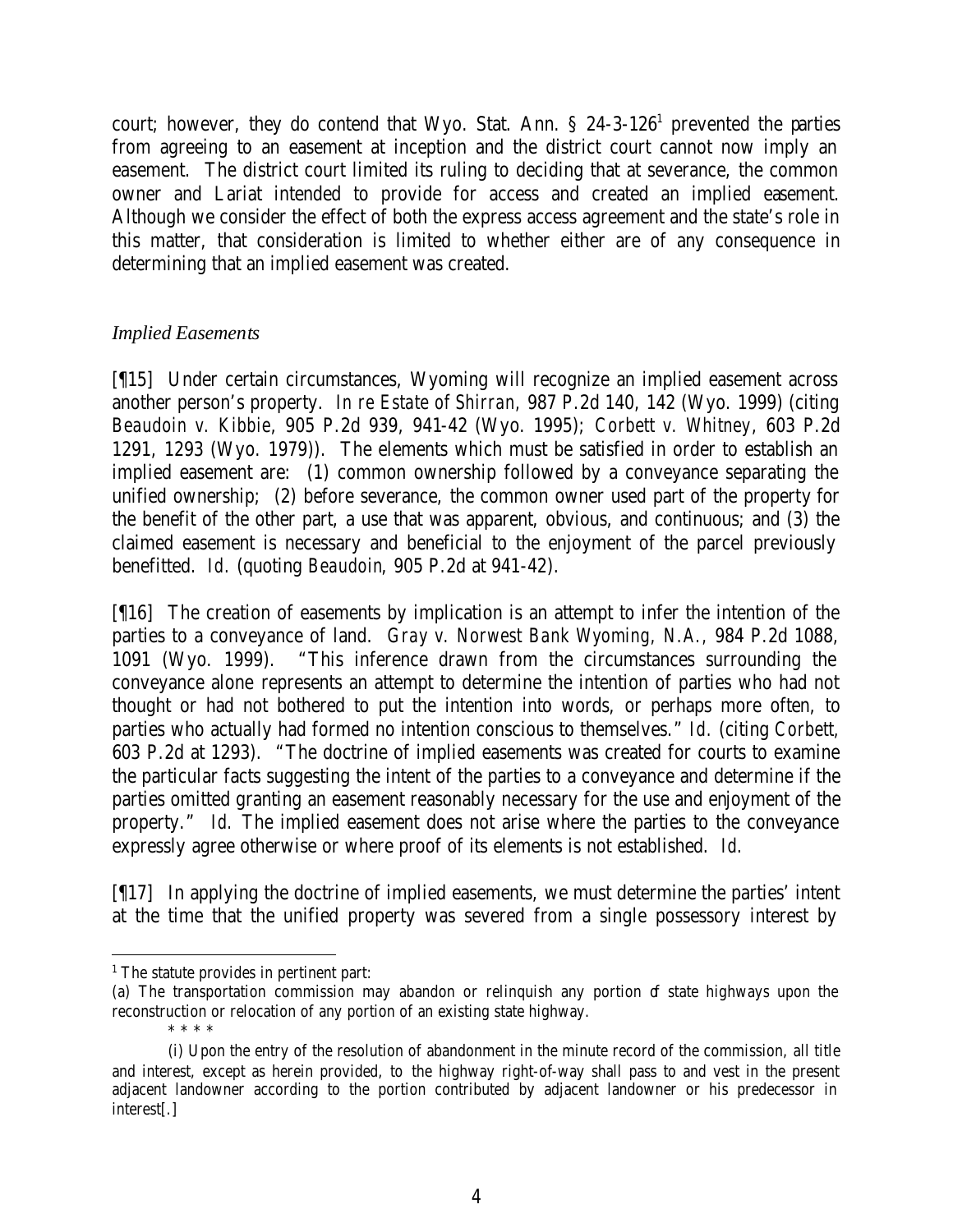conveyance from the common owner to a grantee. In this particular case, LLC, the common owner, severed the property by conveying part of it to Lariat. That conveyance included an express agreement between the parties to permit access. The express intent of these parties controls and, if all elements are satisfied, requires the creation of an implied easement based upon previous use.

[¶18] Hansulds contend that this element is not met for two reasons: first, a statute prevented the LLC from legally granting an easement across property owned by the State and, secondly, they further claim that the State's abandonment of the property vacated any rights that Lari at may have had. The first reason need not be considered because we are not addressing whether the LLC legally granted an express easement for property not its own. The district court did not decide whether the access agreement was valid or void; instead, it resolved the issue by deciding that an implied easement was created. In other words, the express agreement is of no consequence.

[¶19] What is of consequence is that at the time that the parties expressed their intent in the access agreement, both agreed that the access would involve the property owned by each. The later changes in the condition of the properties are irrelevant because our general rule is that we presume that the parties contracted for the transfer of the property with a view to the condition of the property as it actually was at the time of the transaction. *Shirran,* 987 P.2d at 143. There was no error by the district court on this issue.

[¶20] Hansulds base their second contention on our resolution of a similarly posed question in *Schott v. Miller,* 943 P.2d 1174 (Wyo. 1997). In that case, Schott entered into an agreement with the county that allowed her to place a water well and pipelines on a county road. *Id.* at 1175. Later, the county vacated that part of the county road and quitclaimed its interest in that land to the adjacent property owner and did not reserve Schott's interest. The adjacent property owner revoked Schott's right-of-way. *Id.* at 1175- 76. We held that exclusive title passed, and Schott's right-of-way interest had been extinguished. *Id.* at 1177. Hansulds acknowledge the obvious distinction between the two cases, that Lariat, unlike Schott, had no agreement with a governmental entity. Nonetheless, Hansulds assert that *Schott's* holding, that a government abandonment results in extinguishing all rights that are not reserved, must apply in this case.

[¶21] *Schott's* holding was based upon resolution of an express easement that included a procedure to permit revocation of the right-of-way. The new owners followed that revocation procedure and extinguished Schott's right-of-way. No issue of implied easement was presented or discussed. Hansulds present no argument that *Schott* intended to hold that an implied easement cannot be applied under these different facts and we do not further consider it.

[¶22] Whether the effect of the state's abandonment has destroyed the unity of ownership that is a necessary element to establishing an implied easement must be answered. As